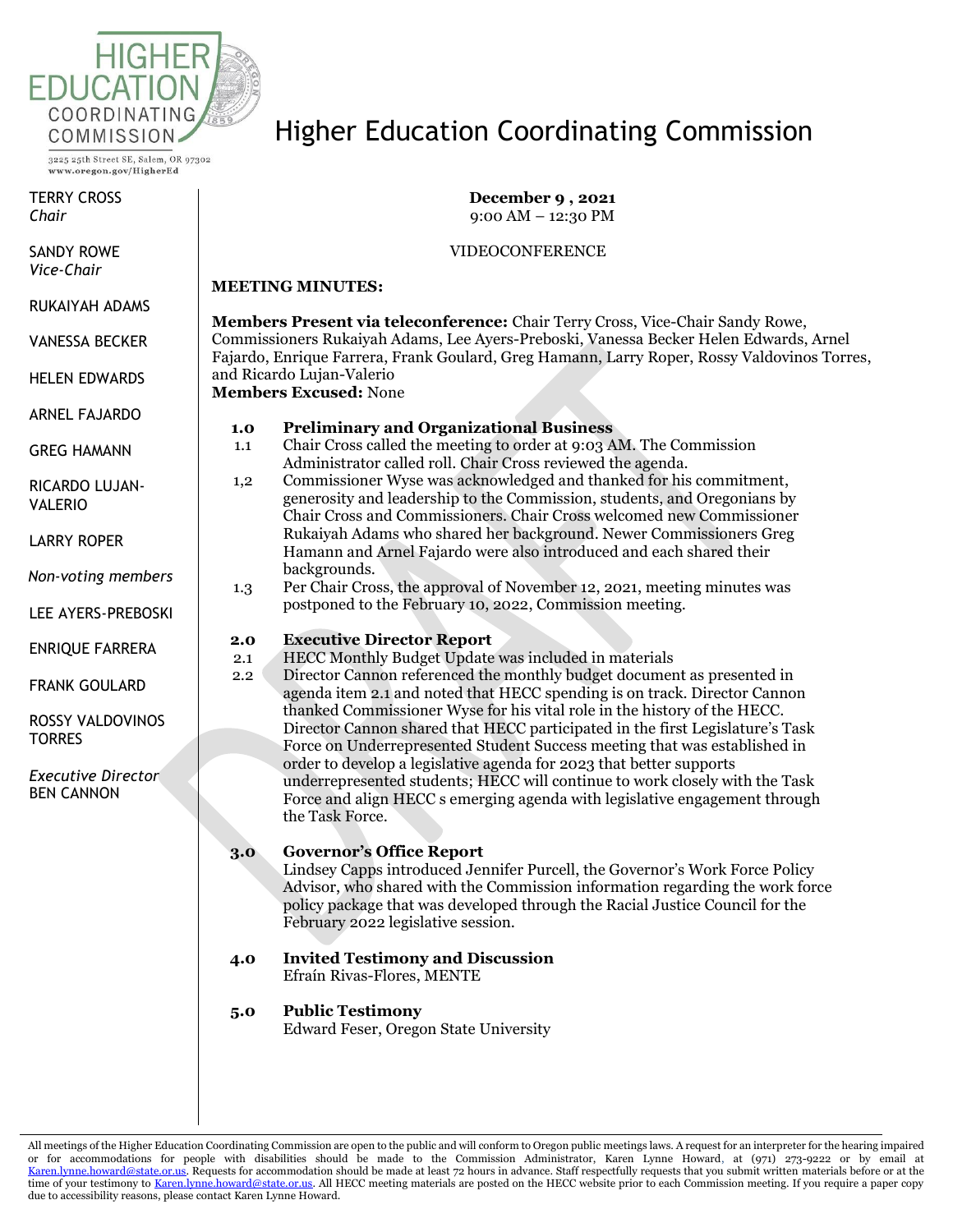

TERRY CROSS *Chair*

SANDY ROWE *Vice-Chair*

RUKAIYAH ADAMS

VANESSA BECKER

HELEN EDWARDS

ARNEL FAJARDO

GREG HAMANN

RICARDO LUJAN-VALERIO

LARRY ROPER

*Non-voting members*

LEE AYERS-PREBOSKI

ENRIQUE FARRERA

FRANK GOULARD

ROSSY VALDOVINOS **TORRES** 

*Executive Director* BEN CANNON

# Higher Education Coordinating Commission

## **6.0 Legislative Update**

Kyle Thomas briefly described the cycle and activity for the 2023 legislative concept and budget option development as presented in agenda item 6.0.

#### **Leadership and Strategy**

#### **7.0 2021-23 Strategic Roadmap : Implementation Update**

7.1 Director Cannon shared an update on the proposed initiatives and activities that HECC staff has begun to develop that is framed and driven by the Strategic Roadmap approved by the Commission in August 2021 for postsecondary education and training

## **8.0 HECC Equity Lens**

8.1 Rudyane Rivera-Lindstrom and Endi Hartigan presented the request to approve the HECC Equity Lens.

## **ACTION ITEM**

Motion: Chair Cross called for a motion to approve the HECC Equity Lens as presented in agenda item 8.1a. Vice-Chair Rowe moved adoption and Commissioner Becker seconded. Chair Cross called for a voice vote. The motion was approved unanimously.

#### **Strategic Implementation**

#### **9.0 Strategic Activity One: Reporting**

- 9.1 Ramona Rodamaker shared 2023 Agency Request Budget (ARB) development process including the two intersecting processes: the development of legislative concepts (LCs) for the 2023 legislative session and the development of the agency request budget (ARB) for the 2023-25 biennium. An overview of the development timeline is provided with additional detail on how stakeholder involvement will occur as presented in agenda item 9.1.
- 9.2 Donna Lewelling shared an update to Community College Support Fund distribution formula review including the initial proposal that outlined a proposed timeline, lines of inquiry, operating assumptions, guiding principles, and possible areas of exploration and discussion for Commission approval as presented in agenda item 9.2a. In order to consider concerns heard from higher education leadership regarding the process and timing of the CCSF, staff will develop a revised process and present it to the Commission in February, 2022.

## **10.0 Strategic Activity Three: Pathways**

- 10.1 Donna Lewelling shared an Adults in Custody/Second Chance Pell workgroup update (SB 234, 2021), noting that the work group is nearing completion of its report as presented in the draft of the report item 10.1a.
- 10.2 Julia Steinberger presented the request for STEM Investment Council Legislative report approval. ACTION ITEM:

Motion: Chair Cross called for a motion to approve the STEM Investment Council Legislative report (ORS 660.343) as presented in agenda item 10.2a. Commissioner Roper moved adoption and Commissioner Lujan-Valerio seconded. Chair Cross called for a voice vote. The motion was approved unanimously.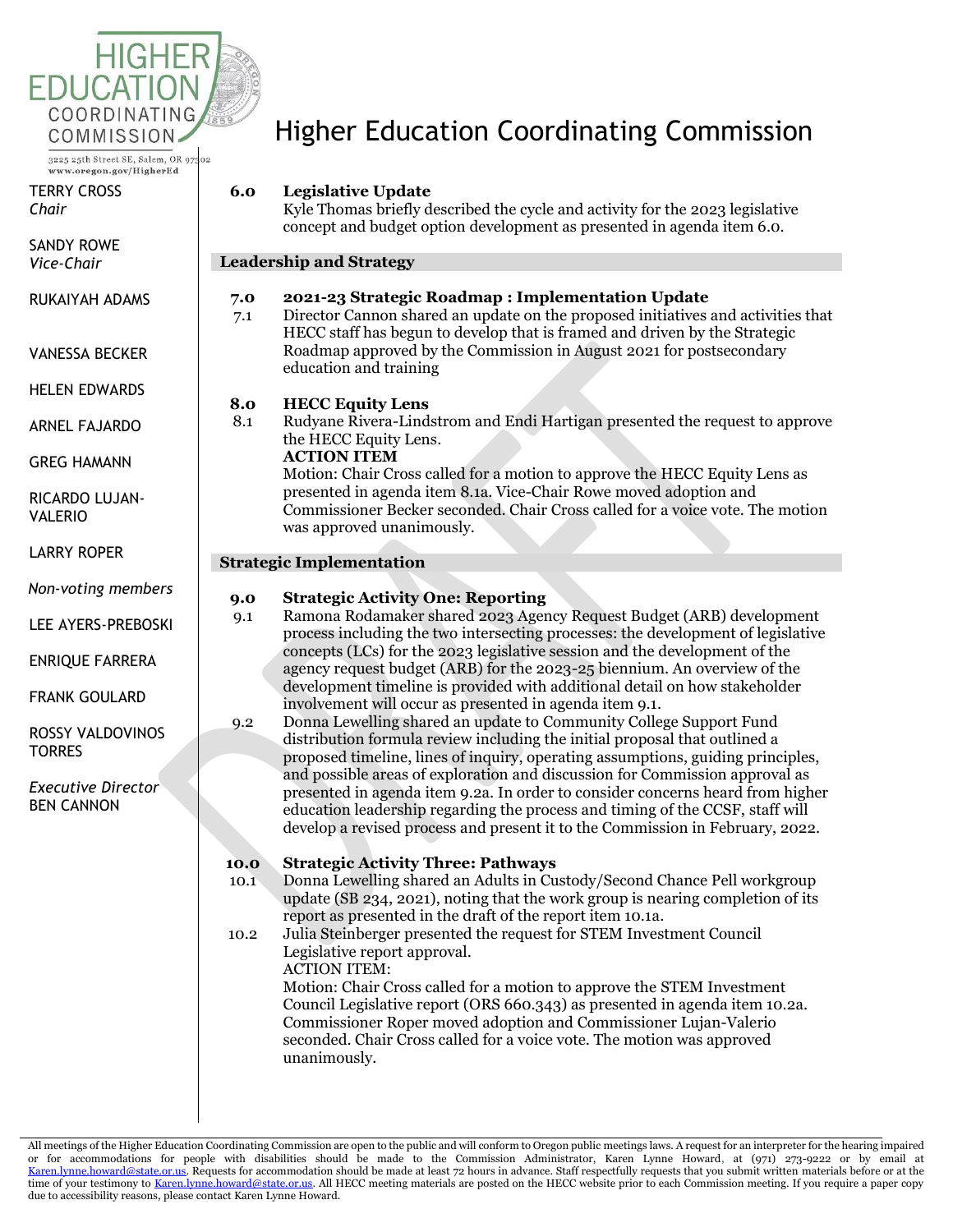

TERRY CROSS *Chair*

SANDY ROWE *Vice-Chair*

RUKAIYAH ADAMS

VANESSA BECKER

HELEN EDWARDS

ARNEL FAJARDO

GREG HAMANN

RICARDO LUJAN-VALERIO

LARRY ROPER

*Non-voting members*

LEE AYERS-PREBOSKI

ENRIQUE FARRERA

FRANK GOULARD

ROSSY VALDOVINOS **TORRES** 

*Executive Director* BEN CANNON

# Higher Education Coordinating Commission

| 10.3<br>10.4          | Wayne Fanno presented the National Career Readiness Certificate Annual<br>Report for approval.<br><b>ACTION ITEM: National Career Readiness Certificate Annual Report (ORS</b><br>660.343)<br>Motion: Chair Cross called for a motion to approve the National Career<br>Readiness Certificate Annual Report as presented in agenda item 10.3a.<br>Commissioner Roper moved adoption and Commissioner Hamann seconded.<br>Chair Cross called for a voice vote. The motion was approved unanimously.<br>Erin Weeks-Earp, Eric Juenemann, Kristidel McGregor, and Lillian White                                                                                                                                                                                                                                                                                                                                                                                                                                                   |  |  |
|-----------------------|--------------------------------------------------------------------------------------------------------------------------------------------------------------------------------------------------------------------------------------------------------------------------------------------------------------------------------------------------------------------------------------------------------------------------------------------------------------------------------------------------------------------------------------------------------------------------------------------------------------------------------------------------------------------------------------------------------------------------------------------------------------------------------------------------------------------------------------------------------------------------------------------------------------------------------------------------------------------------------------------------------------------------------|--|--|
|                       | shared updates and Oversight Committee actions on the implementation of<br>accelerated learning in Oregon as presented in agenda item 10.4a.                                                                                                                                                                                                                                                                                                                                                                                                                                                                                                                                                                                                                                                                                                                                                                                                                                                                                   |  |  |
| <b>Other Business</b> |                                                                                                                                                                                                                                                                                                                                                                                                                                                                                                                                                                                                                                                                                                                                                                                                                                                                                                                                                                                                                                |  |  |
| 11.0                  | <b>Evaluation of the Executive Director</b><br>Susie Hosie presented Executive Director Cannon's final evaluation and request<br>to approve transmission to Governor Brown.<br><b>ACTION ITEM</b><br>Motion: Chair Cross called for a motion to approve Executive Director Cannon's<br>final evaluation transmission to Gov. Brown. Commissioner Roper moved<br>adoption and Commissioner Farrera seconded. Chair Cross called for a voice<br>vote. The motion was approved unanimously                                                                                                                                                                                                                                                                                                                                                                                                                                                                                                                                        |  |  |
| 12.0<br>12.1          | <b>Oregon Administrative Rules</b><br>Bob Small presented the request to approve permanent rule amendments 575-<br>067-0002, 575-067-0006, and 575-067-0016: SB 101 Oregon National Guard<br><b>State Tuition Assistance.</b><br><b>ACTION ITEM</b><br>Motion: Chair Cross called for a motion to approve permanent rule<br>amendments 575-067-0002, 575-067-0006, and 575-067-0016: SB 101 Oregon<br>National Guard State Tuition Assistance as presented in agenda item 12.1a.                                                                                                                                                                                                                                                                                                                                                                                                                                                                                                                                               |  |  |
|                       | Commissioner Hamann moved adoption and Vice-Chair Rowe seconded. Chair                                                                                                                                                                                                                                                                                                                                                                                                                                                                                                                                                                                                                                                                                                                                                                                                                                                                                                                                                         |  |  |
| 12.2                  | Cross called for a voice vote. The motion was approved unanimously.<br>Kyle Thomas presented the request to approve permanent rule amendments<br>589-005-0300, 589-005-0400, 585-005-0500: HB 2090 Community College<br>Boundary Change.<br><b>ACTION ITEM</b>                                                                                                                                                                                                                                                                                                                                                                                                                                                                                                                                                                                                                                                                                                                                                                 |  |  |
| 12.3                  | Motion: Chair Cross called for a motion to approve permanent rule<br>amendments 589-005-0300, 589-005-0400, 585-005-0500: HB 2090<br>Community College Boundary Change as presented in agenda item 12.2a.<br>Commissioner Roper moved adoption and Vice-Chair Rowe seconded. Chair<br>Cross called for a voice vote. The motion was approved unanimously.<br>Doug Denning presented the request to approve adoption of rules 715-102-<br>0005, 715-102-0010, 715-102-0015, 715-102-0020, 715-102-0025: Rules for<br>establishing requirements for the Oregon Youth Employment Program.<br><b>ACTION ITEM</b><br>Motion: Chair Cross called for a motion to approve adoption of rules 715-102-<br>0005, 715-102-0010, 715-102-0015, 715-102-0020, 715-102-0025: Rules for<br>establishing requirements for the Oregon Youth Employment Program as<br>presented in agenda item 12.3a. Commissioner Roper moved adoption and<br>Vice-Chair seconded. Chair Cross called for a voice vote. The motion was<br>approved unanimously. |  |  |